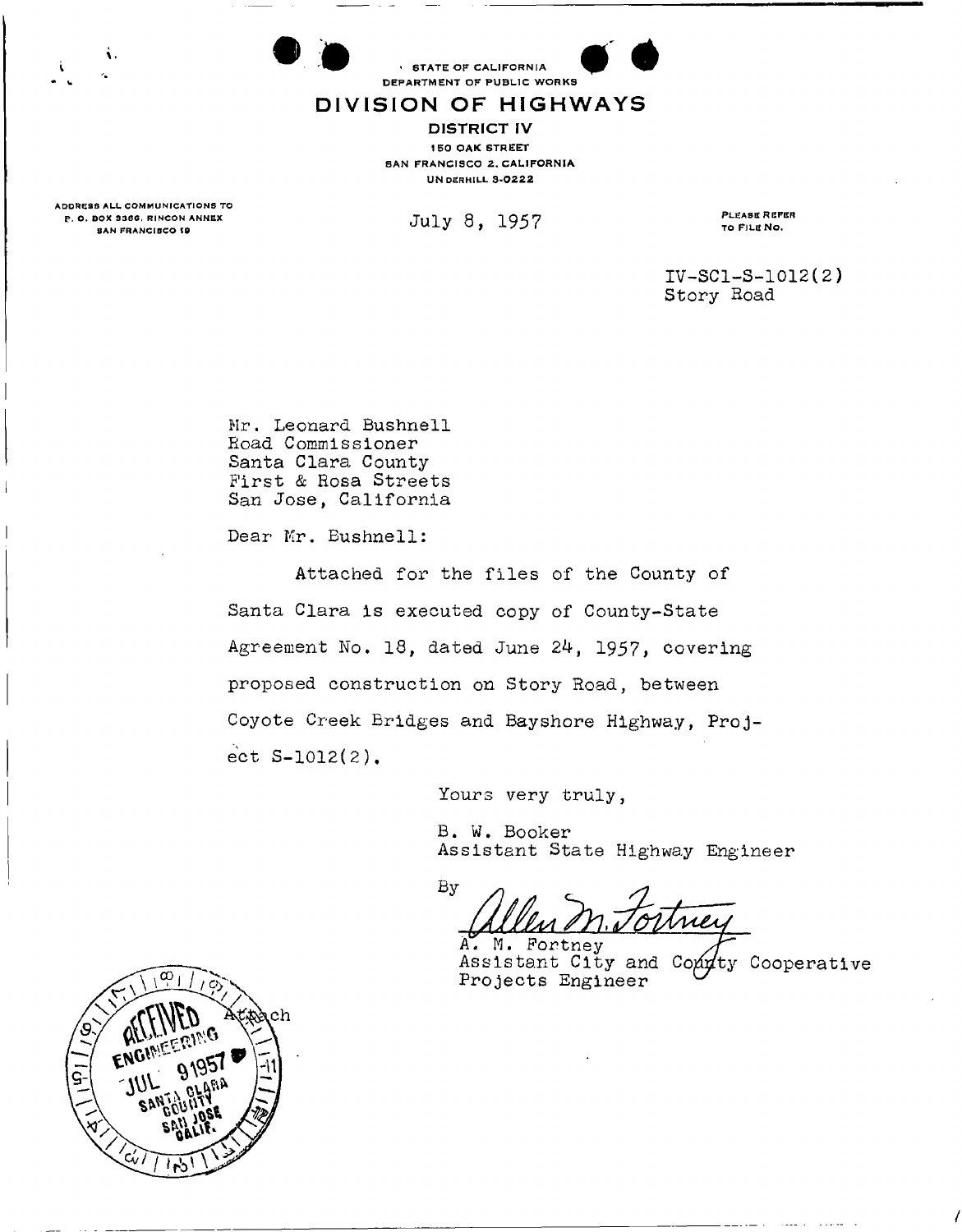## RESOLUTION

RESOLVED, that the Chairman of the Board be authorized to execute County-State-Agreement No, 18 Federal Aid Secondary Roads covering construction on Story Road, between Coyote Creek Bridges and Bayshore Highway, PAS Project 3-1012(2).

Passed and adopted by the Board of Supervisors, County - J. of Santa Clara, California, on roll call vote this 24th day of June, **1957.** 

AYES: Supervisors, Brezn, Della Maggiore, Hubbard, Levin, Slaght

NOES: Supervisors, Nong ABSENT: Supervisors, Mogs

 $\bullet$  1

Chairman of the Board

ATTEST: RICHARD-OLSON, Clerk of the Board By læ Clerk of the Board

SEAL

 $\cdot$   $\cdot$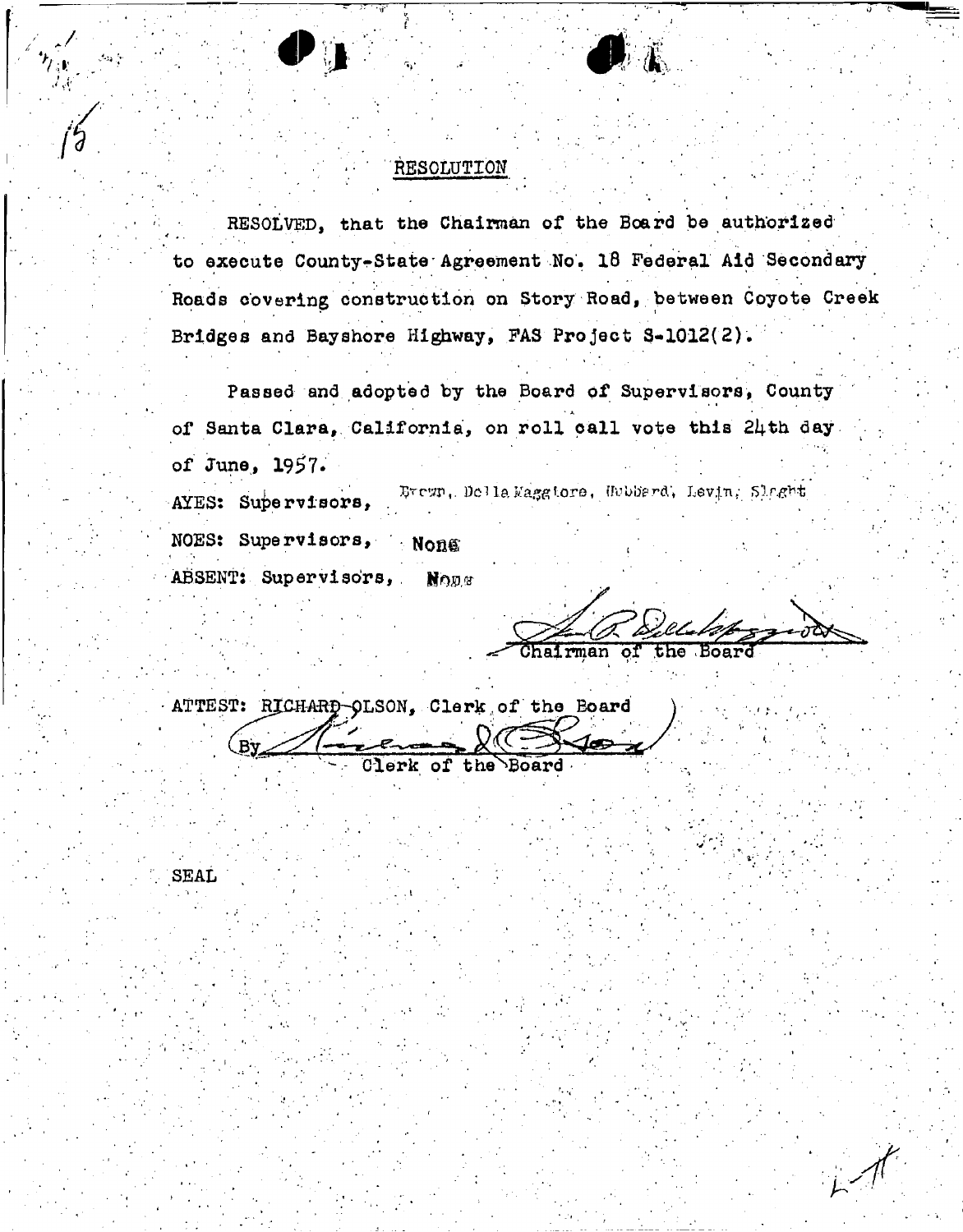# **Y-STATE AGREEMEN** IS **FEDERAL AI D SECONDARY ROADS**

| ΙV                        | Santa Clara   |
|---------------------------|---------------|
| District                  | <b>County</b> |
| FEDERAL PROJECT S-1012(2) |               |

Story Road

THIS AGREEMENT, made in duplicate this<sup>21</sup>/<sub>4</sub>th day of June 19 57.

by and between the COUNTY OF SANTA CLARA **for State of California**, **hereinafter referred to as the "County," and the DEPARTMENT OF PUBLIC WORKS (Division of Highways) of the State of California, hereinafter referred to as the "Department,"** 

## **WITNESSETH:**

**It is agreed between the parties that the project or projects hereinafter described shall be constructed under and pursuant to, ana in accordance with the provisions of the attached Exhibits A and B, which exhibits are hereby made a part of this agreement.** 

Santa \_Clara **...County agrees to provide necessary matching funds prior to award of contract.** 

The Board of Supervisors of the County of <u>Santa Clara</u> by

Resolution dated June 24, 1957 has approved this agreement and **authorized its execution.** 

IN WITNESS WHEREOF, the parties have hereunto affixed their hands and seals the **day and year first above written.** 

Approval Recommended;

strict Engineer

H. B. LA , Peni**nsti** Fedarul Becondary to

Engineer, Federal Secondary Roads

Approved as to Form and Procedure:

the Department

County of Santa Clara

DIstri District No. Chairman of the Board of Sunervisors Otfd of Supervisor\* District District jjiawiar STATE OF ELI DEPARTMENT OF PUBLIC WORKS DIVISION OF HIGHWAYS G. T. McCOT State Highway Engineer

Deputy State Highway Engineer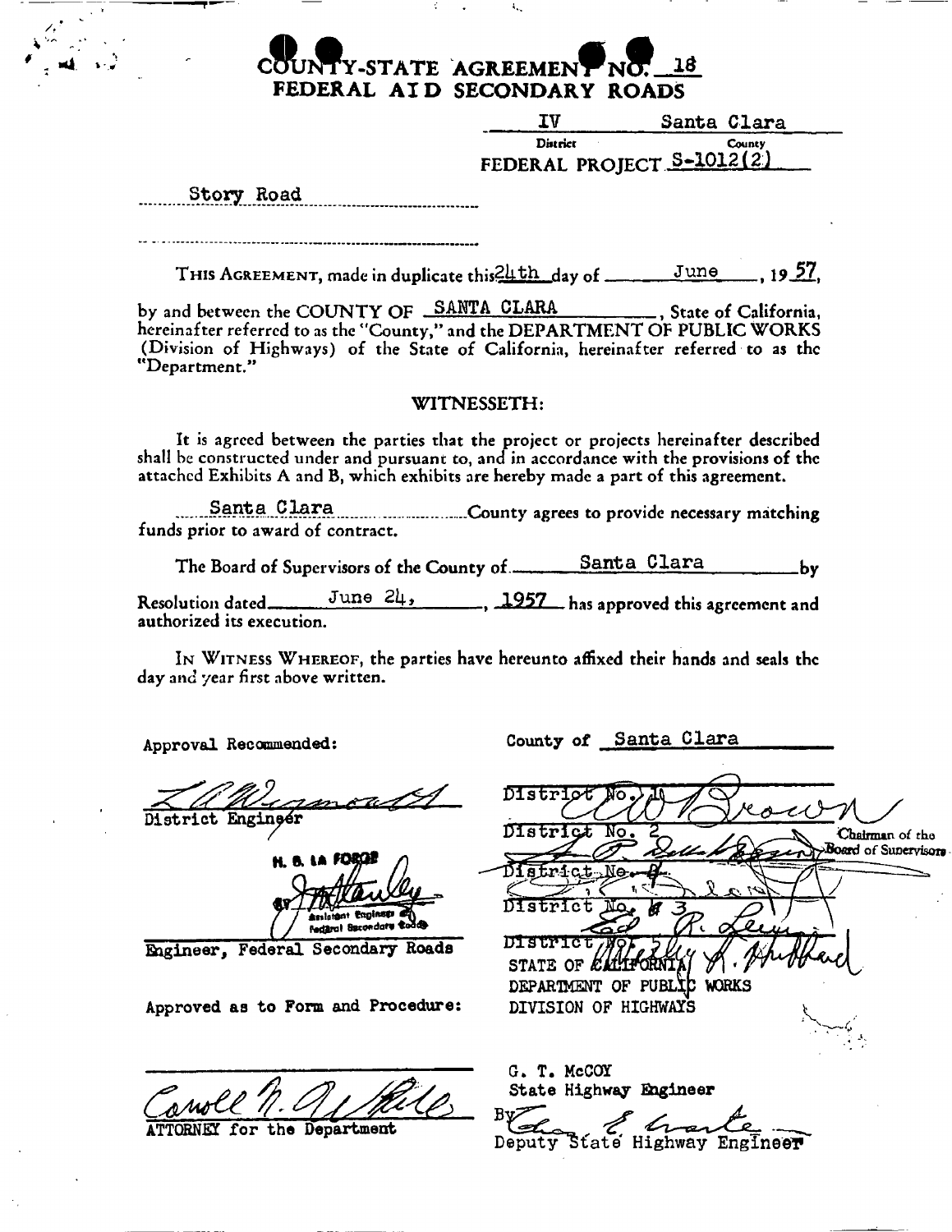## **Article I. This agreement is made in the light of the following facts and circumstances:**

**• • • •** 

1. Under the provisions of the Federal-Aid Highway Acts ccrtain fundi are authorized to be appropriated for expenditure on a system of principal secondary roads to be selected by the State highway departments in cooperation with the county supervisors and the Commissioner of Public Roads. The route upon which the subject project is proposed has been so selected and approved by the Commissioner of Public Roads for inclusion in the Federal-Aid Secondary Road System. Federal-Aid Highway funds are now available for obligation to the subject project.

2. The Department is required to enter into an agreement with the Commissioner of Public Roads relative to the prosecution of this project and the obligation of participating Federal-Aid funds.

THEREFORE, in consideration of the premises herein contained, the parties agree as follows:

**Article II. Cooperation with the United States.** 

#### **MAINTENANCE**

1. The Federal-Aid Acts require that the maintenance of projects constructed thereunder shall be the responsibility of the State and that a project for which the Department proposes to provide maintenance by an agreement with the County shall not be approved if any project previously improved with Federal funds under the provisions of the Federal Highway Acts, as amended and supplemented, which the County has agreed to maintain, is not being satisfactorily maintained as determined by the Commissioner.

It is therefore agreed that after completion of said project or usable portions thereof, and upon notice of such completion, the County will maintain the completed works in a manner satisfactory to the authorized agents of the United States.

**Article III. Control of Work.** 

 $\mathscr{A}$ 

#### **RIGHT OF WAY**

The furnishing of rights of way as provided for herein includes, in addition to all real property required for the improvement free and clear of obstructions and encumbranccs, the payment of damages to real property not actually taken but injuriously affected by the proposed improvement.

1. Such rights of way as are necessary for the construction of the proposed improvement, will be furnished by the County.

2. It is understood that a contract for the construction of this project or any portion thereof cannot be awarded until the necessary right of way has been made available.

3. The County will furnish to the Department prior to advertising of the project evidence that necessary rights of way are available for construction purposes.

The County agrees to pay from county funds any costs, which are incurred in connection with this project, which arise out of right of way litigation or delays to the contractor because right of way has not been made available to him for the orderly prosecution of the work.

#### **ENGINEERING**

Preliminary Engineering—The term "preliminary engineering" as used herein includes all preliminary work, including<br>but not restricted to, preliminary surveys and report, laboratory work, soil investigation, preparation of advertising.

Construction Engineering—The te m "construction engineering" as used herein includes actual inspection of the work, necessary construction staking, laboratory and field testing, field reports and rccords, estimates, final report, and allowable expenses of employees engaged therein.

County employees shall perform all engineering work. It is understood that the Department is held responsible by the United States Government for the conduct of the work and for satisfactory results and that the Department may not delegate its responsibility. It is therefore agreed that the Department will cxercise general supervision over the work and may take direct control of the subject project at its discretion when it is deemed that the responsibility of the Department requires.

When the cost of Right of Way, Preliminary Engineering or Construction Engineering, incurred by the County is to be borne in part by Federal-Aid funds, the Department will reimburse the County for services performed on the basis of the actual cost thereof to the County including compensation and expense of personnel working on the project, the required materials and the use of county-owned automobiles at the rate of four cents per mile, provided, however, that the County will contribute its general administrative and overhead expense. Payments for such work will be made by the Department upon receipt of bills therefor, prepared in such form and supported by such detail as may be prescribed by the Department. The Department and the Bureau of Public Roads shall be given access to the County's books and records for the purpose of checking costs paid or to be paid by the Department hereunder.

#### **AWARD OF CONTRACT**

Actual construction work will be performed by contract. The Department will make the final preparation for advertising, will advertise and award the contract and will make payments to the contractor as the same become due.

Prior to advertising for bids the County and the Department must agree on an engineer's estimate as to the estimated cost of the project. No contract for an amount in exccss of said engineer's estimate will be awarded unless sufficient funds are available and both the Department and County agree to such award.

#### **Article IV.** Special **Covenants.**

1. Nonparticipating Items. All costs ruled ineligible under the Federal-Aid Highway Acts but properly chargeable to this project shall be paid by the County.

2. Preliminary Engineering. All preliminary engineering charges, including the cost of advertising, have been or will be paid by the County from funds other than those provided by the Federal-Aid Highway Acts.

3. Construction Engineering. The construction engineering is included in the estimated cost and may be paid from Federal and County funds.

4. Claims. Since this project is not on a State Highway, State Highway funds may not be used to finance any coats including claims submitted by the contractor, Public Utilities, Rights of Way or other pertinent charges.

In the event that such claims are submitted and the Bureau of Public Roads and State Attorneys rule such claims cannot be paid by funds provided by the Federal-Aid Highway Acts the County will upon the demand of the Department, deposit with the State Treasurer, a sum sufficient to cover the cost of any or all claims.

#### **Article V.**

In case of conflict between any of the provisions contained in Exhibits A and B, the provisions of Exhibit B shall govern.

**Exhibit A**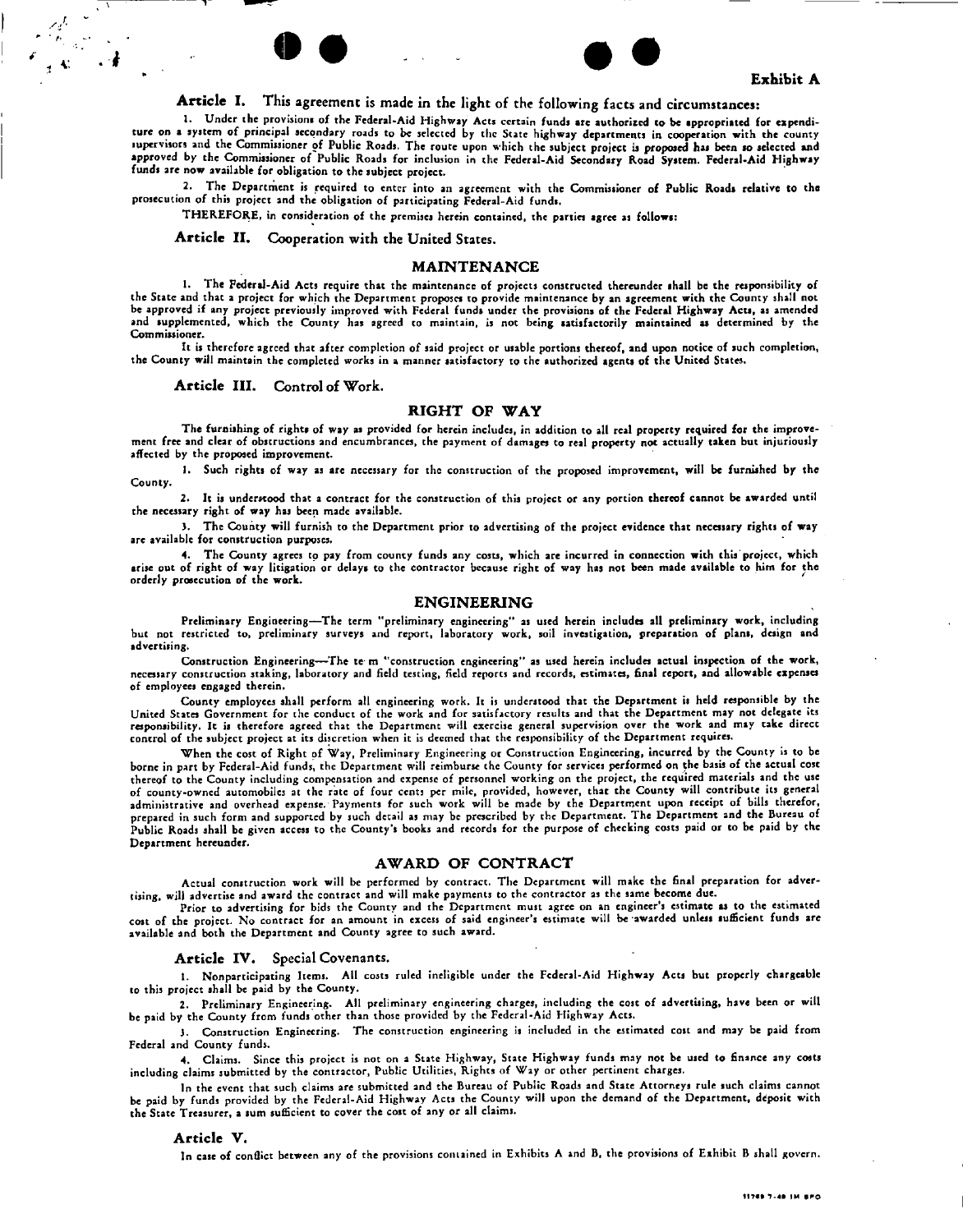Article VI - Location of Project and Brief Description of Work.

 $\mathcal{L} = \mathcal{L} \mathcal{L} \mathcal{L}$ 

- •

On approved Feddral-Aid Secondary Project S-1012(2), in Santa Clara County, covering proposed four-lane construction on STORY ROAD between Coyote Creek Bridges and Bayshore Highway, net length 1.1 miles. Article VII - Funds.

1. The estimated cost of the project as covered by this agreement is: Preliminary Engineering  $\qquad \qquad \qquad$  1,000.00 Contract Items  $$239,961.50$ Supplemental Work 5,500.00 Subtotal \$245,461.50 Contingencies 12,338.50  $\text{Contract Total}$   $\text{\$257,800.00}$ Construction Engineering 25,700.00

 $\text{Total}$   $\qquad \qquad \text{\$284,500.00}$ 

2. On the basis of the above estimate, this project will be financed as follows:

| Federal-Aid Secondary Funds                               | \$100,468.00 |
|-----------------------------------------------------------|--------------|
| State Highway Matching Funds                              | 71,421.00    |
| State Highway Construction Funds                          | 11,380.00    |
| County funds already deposited                            | 66,000.00    |
| County funds to be transferred from the<br>County Reserve | 16,121.00    |
| County funds still to be made available                   | 19,110.00    |

3. The actual funds for the project will be set up after the bids have been opened, and shall be on the basis of contract prices. The amounts shown under the various categories of paragraph 2, above, may be adjusted from time to time as the needs of the parties make it desirable, provided that the balances available in any category, the total estimated project cost, or the maximum legal pro rata are not exceeded.